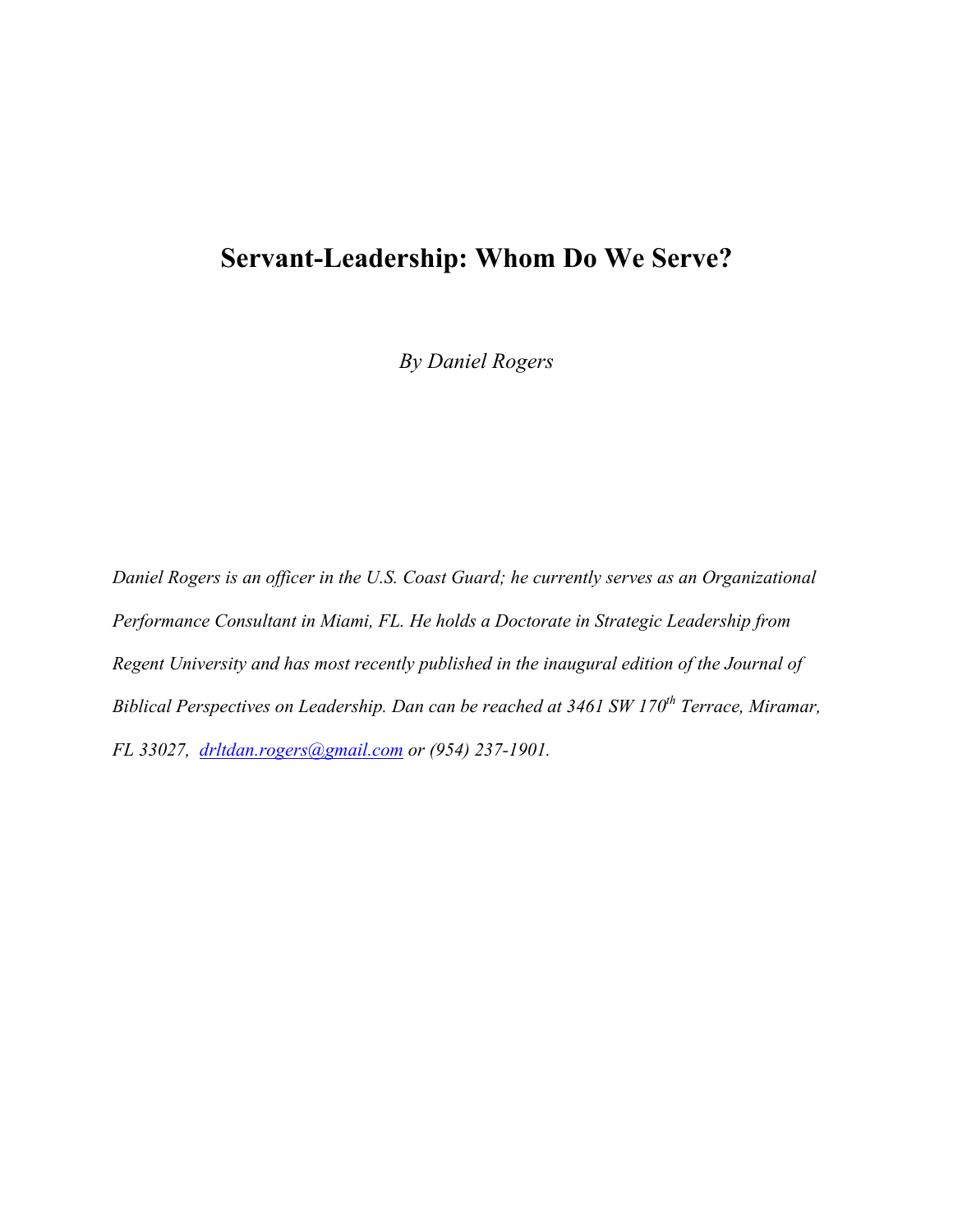A small boy once went to a well. In that well, he found a coin. Uncertain what to do with this coin, he put it in his pocket and ran home. The next day, he found himself drawn back to the well. Once more he found a coin. He added that coin to his pocket and ran home once more. After 5 days returning to the well each morning, the boy was feeling quite proud of himself for his newfound wealth, but wondered from whence the money came. So, he hid himself in the weeds to wait. Later that day, a man came to the well, wished for wealth, and threw a coin in the well. The boy grew excited and decided to help the man. He wrote on a sheet of paper, "if you desire wealth, stop throwing your money away," took all the coins he had found in the well, and placed them with the sheet of paper on the edge of the well for the man to find. That boy never found another coin in the well.

This story illustrates a tension between self-denial and self-affirmation. The boy denied himself the money and seemingly didn't take his own advice. The man daily affirmed his desire while denying the method to achieve it. As we look to the cross, we find this same tension, especially as we consider its implications for leadership. Stott (1986) says, "Because our new self, though redeemed, is still fallen, a double attitude will be necessary, namely self-denial and self-affirmation, both illumined by the cross" (p. 271). When applied to Christ, we see both explored within scripture. In theological terms, "the so-called *kenotic* (empty) emphasis in the scriptures [describes] the earthly ministry of Jesus … primarily in terms of his surrender of the prerogatives of deity" (Niewold, 2007, p. 121). Alternately, the "*pleromatic* (full) emphasis … accentuates the constant deity and progressive glorification of Christ as man" (Niewold, 2007, p. 121). We will consider these emphases in the context of two passages of scripture in light of servant-leadership. We will look to Philippians 2 to explore the *kenotic* emphasis. We will look to Colossians 2 to explore the *pleromatic* emphasis.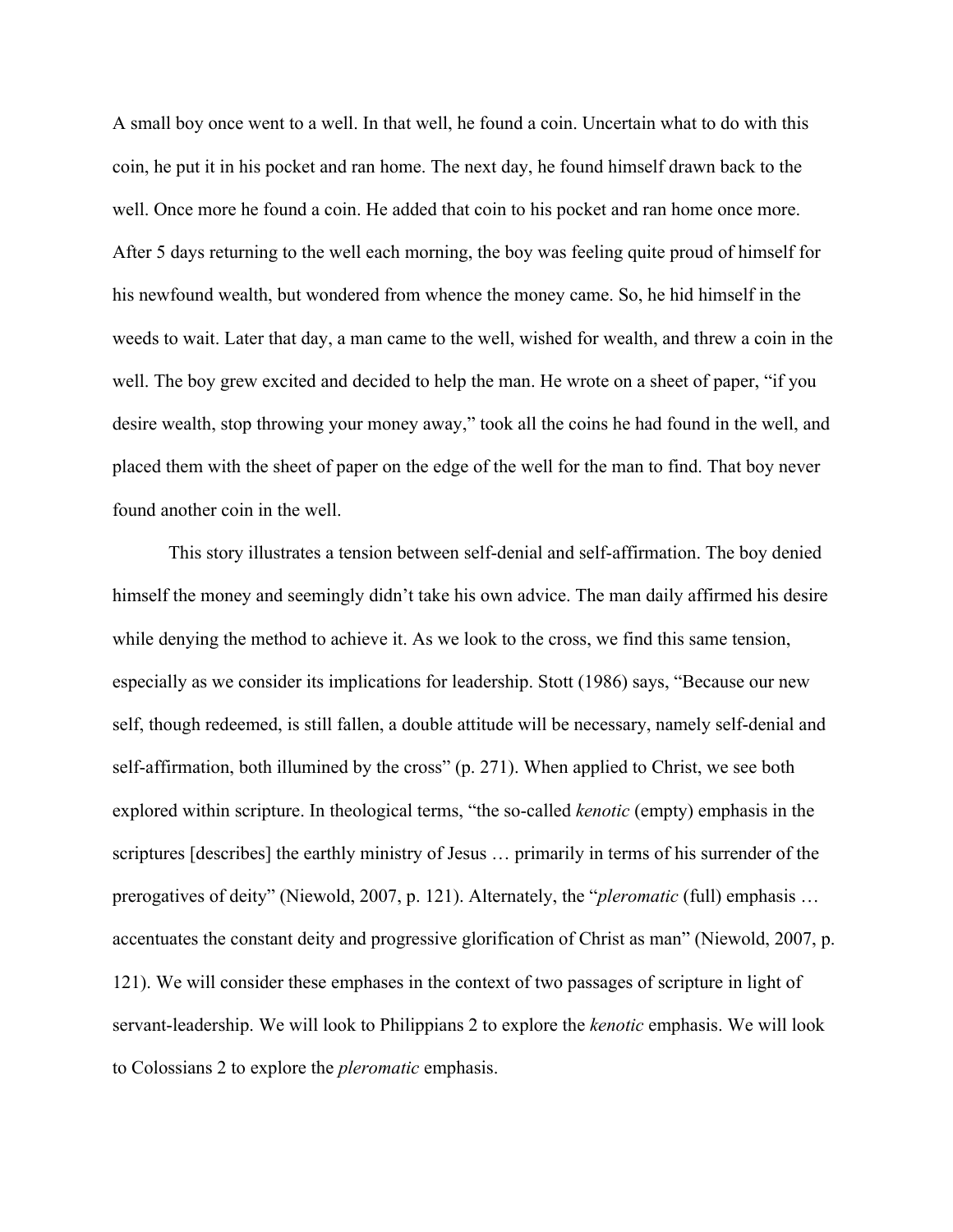### **Kenotic Emphasis**

Philippians 2:4-8 is an interesting passage to consider as we think about servant leadership. It says, "Look not every man on his own things, but every man also on the things of others. Let this mind be in you, which was also in Christ Jesus: Who, being in the form of God, thought it not robbery to be equal with God: But made himself of no reputation, and took upon him the form of a servant, and was made in the likeness of men: And being found in fashion as a man, he humbled himself, and became obedient unto death, even the death of the cross." There are many implications within this passage:

- 1. Every man is told to "look also on the things of others." The implication is one of equality between man and man. We are not to just consider our own things, but also those of others.
- 2. Just as man is equal with man, Jesus is equal with God. But equality of personhood and role have different implications. Jesus, though equal with God, took the role of a servant and became man. But whose servant did he become?
- 3. The rest of the passage helps us understand Jesus as a servant. It says, "he humbled himself, and became **obedient** unto death, even death of the cross." While many could interpret Jesus' service as to us through his substitutionary death, this passage (through its use of the word obedient) seems to imply that Jesus' service was primarily to God. As such, we may need to reconsider our views of servant-leadership. John seems to support this view as he quotes Jesus saying, "Verily, verily, I say unto you, The Son can do nothing of himself, but what he seeth the Father do: for what things soever he doeth, these also doeth the Son likewise" (John 5:19), and "I can of mine own self do nothing: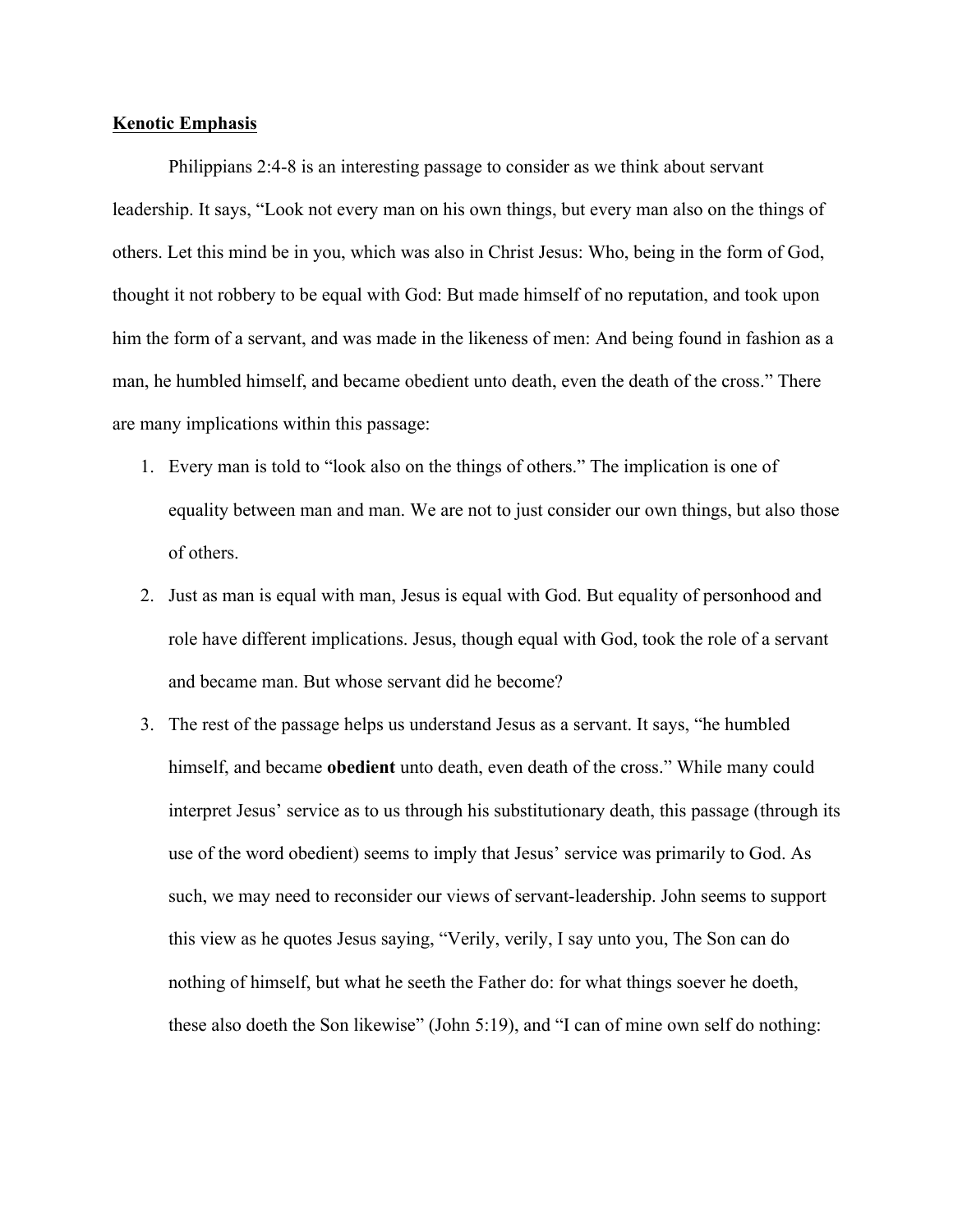as I hear, I judge: and my judgment is just; because I seek not mine own will, but the will of the Father which hath sent me" (John 5:30).

If we now understand Jesus' role as a servant-leader as to God, then our own approach to servant-leadership may need modification. Leadership at all levels implies power. Os Guiness (2000) says, "Power—the ability to carry out one's will despite resistance—has always been essential to leadership. But traditionally, power has been held in harmony with two other components: purpose and partnership" (p. 19). While a servant-leader would like any other leader have access to power, the implication is that he would wield it differently, or perhaps not at all. Through the lenses of power, purpose and partnership, we will consider how our minds need to be renewed as we look to servant-leadership.

Jesus was all powerful, but laid his power aside for a purpose (his substitutionary death) in partnership and service to God. Therefore, in order to follow after Christ's example within servant-leadership, we would need to not use our power for a purpose in partnership and service to Christ, whom we now serve as Christians. Note that we are not told to give up whatever power we are given. Christ still held all of the power, he just didn't use it. Likewise, we still can hold positions of leadership and wield power. We are just not to use it according to our own will. Corne Bekker (2005) found an example of this type of sacrifice in Clare of Assisi: "Clare's voluntary divesting of power, prestige and possessions find its theological context in her deep desire to follow in the footsteps of the kenotic Christ who emptied Himself and embraced poverty for the sake of others" (p. 2).

## **Pleromatic Emphasis**

Colossians 2:8-15 tells of the other necessary side to consider as we think about servantleadership. It says, "Beware lest any man spoil you through philosophy and vain deceit, after the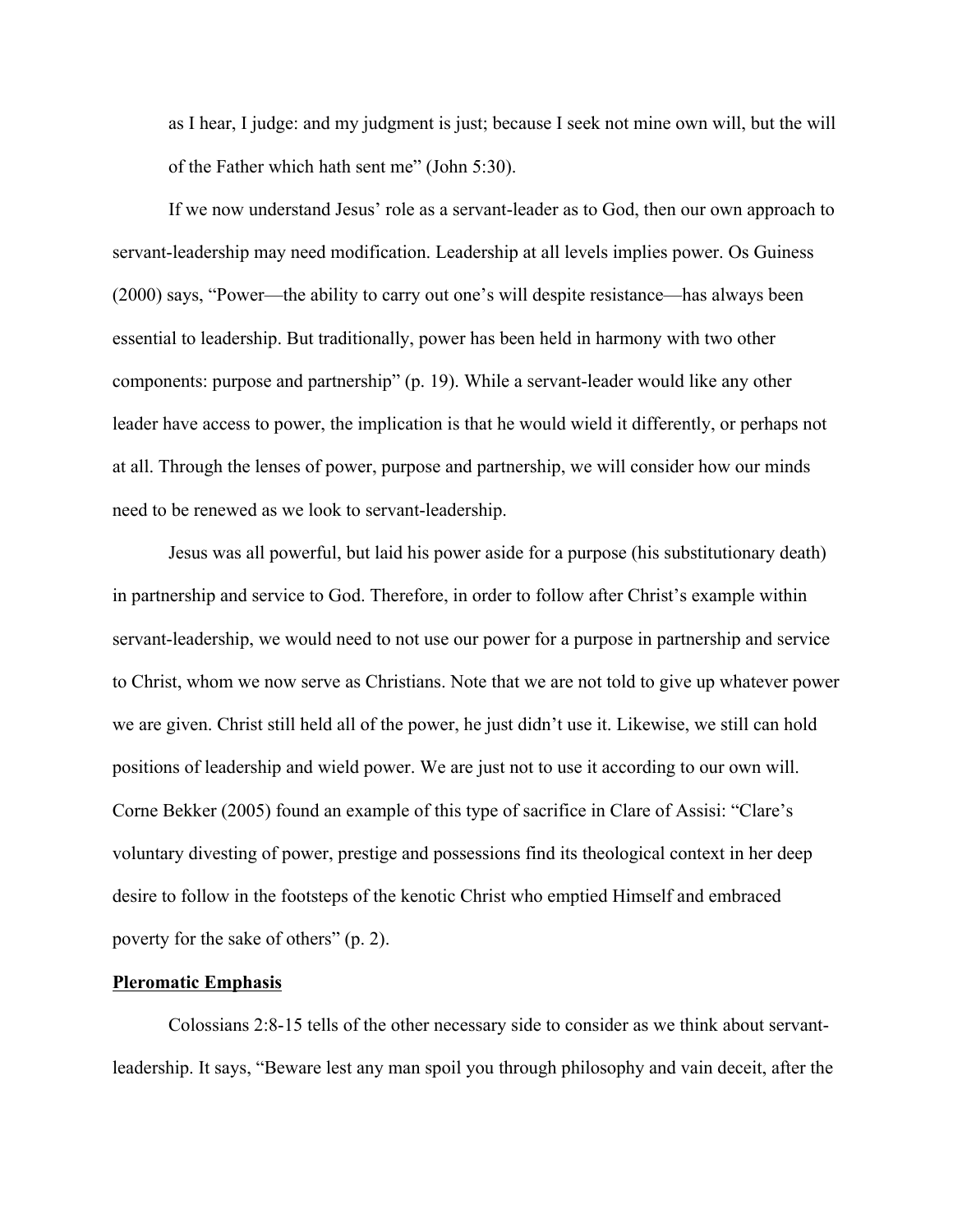tradition of men, after the rudiments of the world, and not after Christ. For in him dwelleth all the fulness of the Godhead bodily. And ye are complete in him, which is the head of all principality and power: In whom also ye are circumcised with the circumcision made without hands, in putting off the body of the sins of the flesh by the circumcision of Christ: Buried with him in baptism, wherein also ye are risen with [him] through the faith of the operation of God, who hath raised him from the dead. And you, being dead in your sins and the uncircumcision of your flesh, hath he quickened together with him, having forgiven you all trespasses; Blotting out the handwriting of ordinances that was against us, which was contrary to us, and took it out of the way, nailing it to his cross; [And] having spoiled principalities and powers, he made a shew of them openly, triumphing over them in it." This passage has slightly different implications:

- 1. We are told that in Christ "dwelleth all the fullness of the Godhead bodily." Similar to the passage in Philippians, we see Christ as fully God, but also see that he did, in fact, retain his power in human form.
- 2. We are described as "complete in him" because we have been "buried with him in baptism, wherein ye are risen with [him]." This passage identifies Christ as our "representative," whereby "he did what we by being united to him have also done: we have died and risen with him" (Stott, 1986, p. 269).
- 3. This passage makes clear that we are now identified with Christ and given a present glory because Christ has triumphed over principalities and powers. However, present glory has requirements placed upon it. It is by no means an open-ended freedom.

This new passage offers us additional details into Jesus' role as a servant-leader. First, by combining the passages we've seen in Philippians and Colossians, we are able to see the meekness of Christ. I don't want us to misunderstand meekness, however. Winston (2002) says,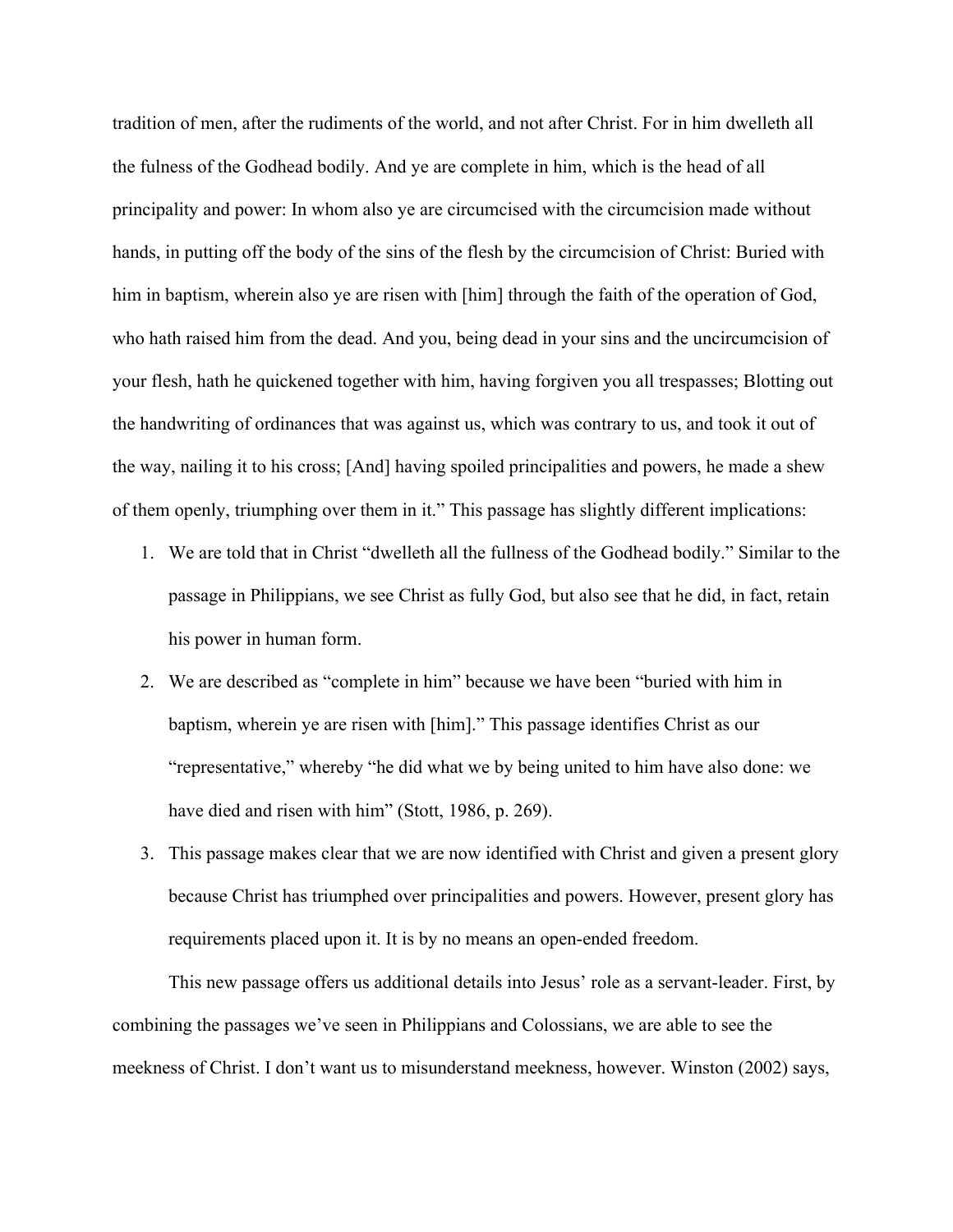"The Greek term is a rich term and more fully translated into 'controlled discipline'" (p. 41). In this view, we can understand Christ's power as fully his, but under control as directed by the Father. Therefore, we can also see the expectation on us as followers of Christ: we are to use our power in a controlled manner, as directed by Christ. Therefore, returning to Guiness's (2000) combination of power, purpose, and partnership, we see Christ's purpose as partnership with God to offer us power we by no means deserve—the power of the gospel.

Jesus' power was made perfect through sacrifice, for in his sacrifice he defeated the principalities and powers of the world and triumphed over them. Likewise, we must choose between selfish ambition and sacrifice in our own roles as leaders.

Jesus' purpose was to complete the will of the Father. Therefore, when we are in leadership, we have to choose whether or not to bridle our power. Stott (1986) describes it this way, "Leadership and lordship are two distinct concepts. The symbol of an authentically Christian leadership is not the purple robe of an emperor but the course apron of a slave; not a throne of ivory and gold but a basin of water for the washing of feet" (p. 280). Again, this is all true in light of service to Christ. We are not in bondage to the world or its people, but to Christ.

Jesus' partnership with the Father required suffering over comfort for both Father and Son in order to accomplish God's greatest work. We, too, are asked to choose between suffering and comfort if we expect to follow Christ's leadership.

#### **Practical Application**

Our service to others is not open-ended, but specific to our purpose. Stott (1986) says, "Sometimes God calls us to deny to ourselves things which, though not wrong in themselves or attributable to the Fall, yet stand in the way of our doing his particular will for us. This is why Jesus, whose humanity was perfect and not fallen, still had to deny himself" (p. 277). Our actions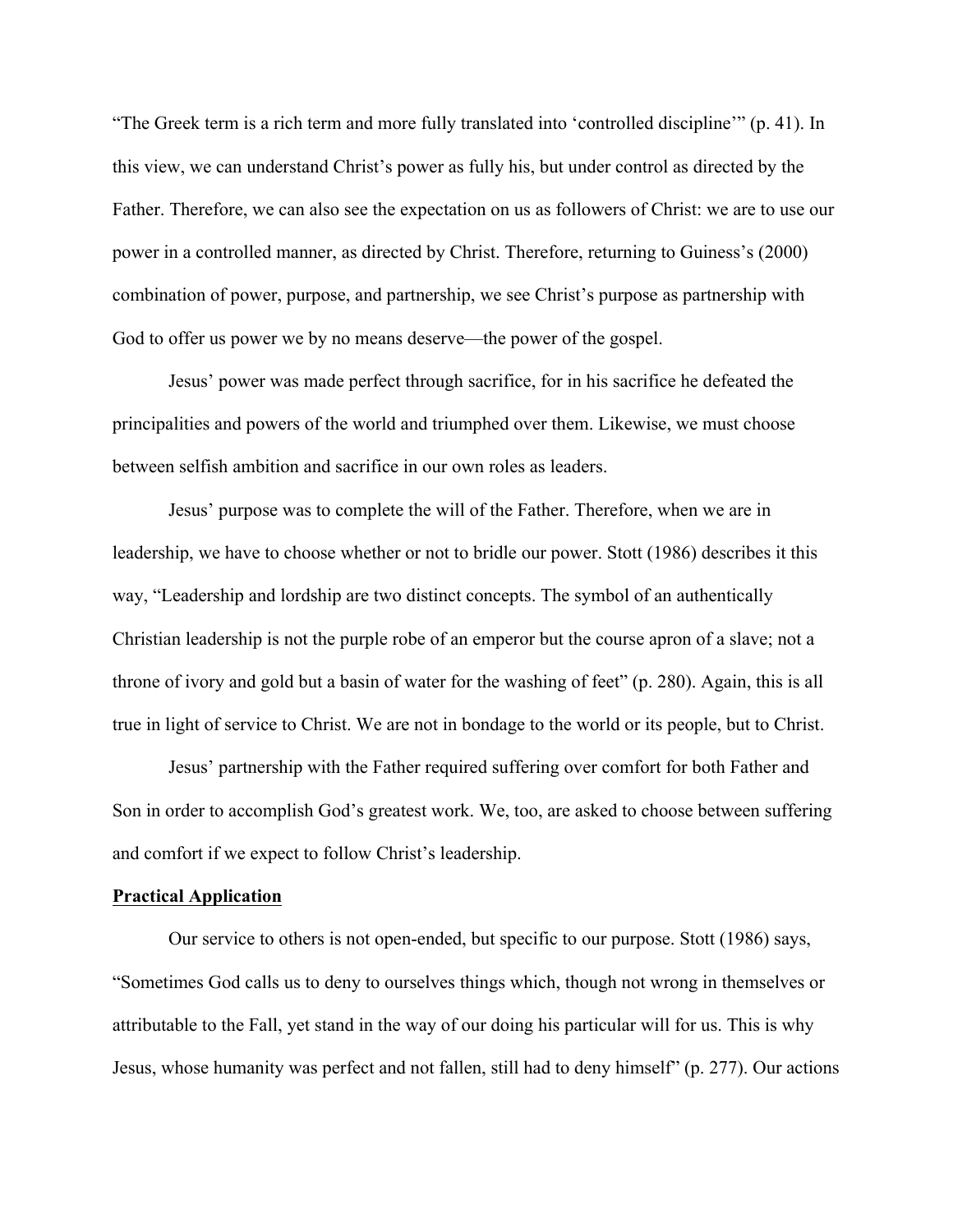as leaders will require us to deny ourselves things to which our office entitles us. Are you willing to forgo comfort to follow God's will for your life?

Service to man is only an outgrowth of service to Christ. Christ affirmed man in three ways (Stott, 1986, p. 274). First, Jesus spoke of the "value of human beings in God's sight. (Mt 6:26; 12:12). Second, Jesus attitude to people was such that "he went out of his way to honor those whom the world dishonored and to accept those whom the world rejected." Third, Jesus' mission and death was expressed well by William Temple (1941), "My worth is what I am worth to God; and this is a marvelous great deal, for Christ died for me" (p. 74). Do you view individuals as God views them—with value, honor, and sacrifice—even when the world does not?

Service to Christ requires that we seek not our own will (John 5:30). In fact, Stott offers three deaths and resurrections illustrated by Paul in his letters. There is a legal, moral, and physical death. Legally, we are now owned by Christ. Morally, we cannot continue in our sin and remain Christ's servants. Physically, we must recognize Christ's strength in our own weakness (1 Cr 9:27). Are you joining with Christ in his sufferings—legally, morally, and physically?

#### **Conclusions**

We have considered the tension between the *kenotic* and *pleromatic* emphases of Christ's life and found them to be complementary within the view of servant-leadership. Both have allowed us to see Christ as equal with God, Christ's service as primarily to God, and our resulting actions as necessarily in obedience to Christ and his example. Using Guiness's combination of power, purpose, and partnership, we found Christ made perfect through weakness and found ourselves joined with Christ. Christ gave us an example of sacrifice, service, and suffering.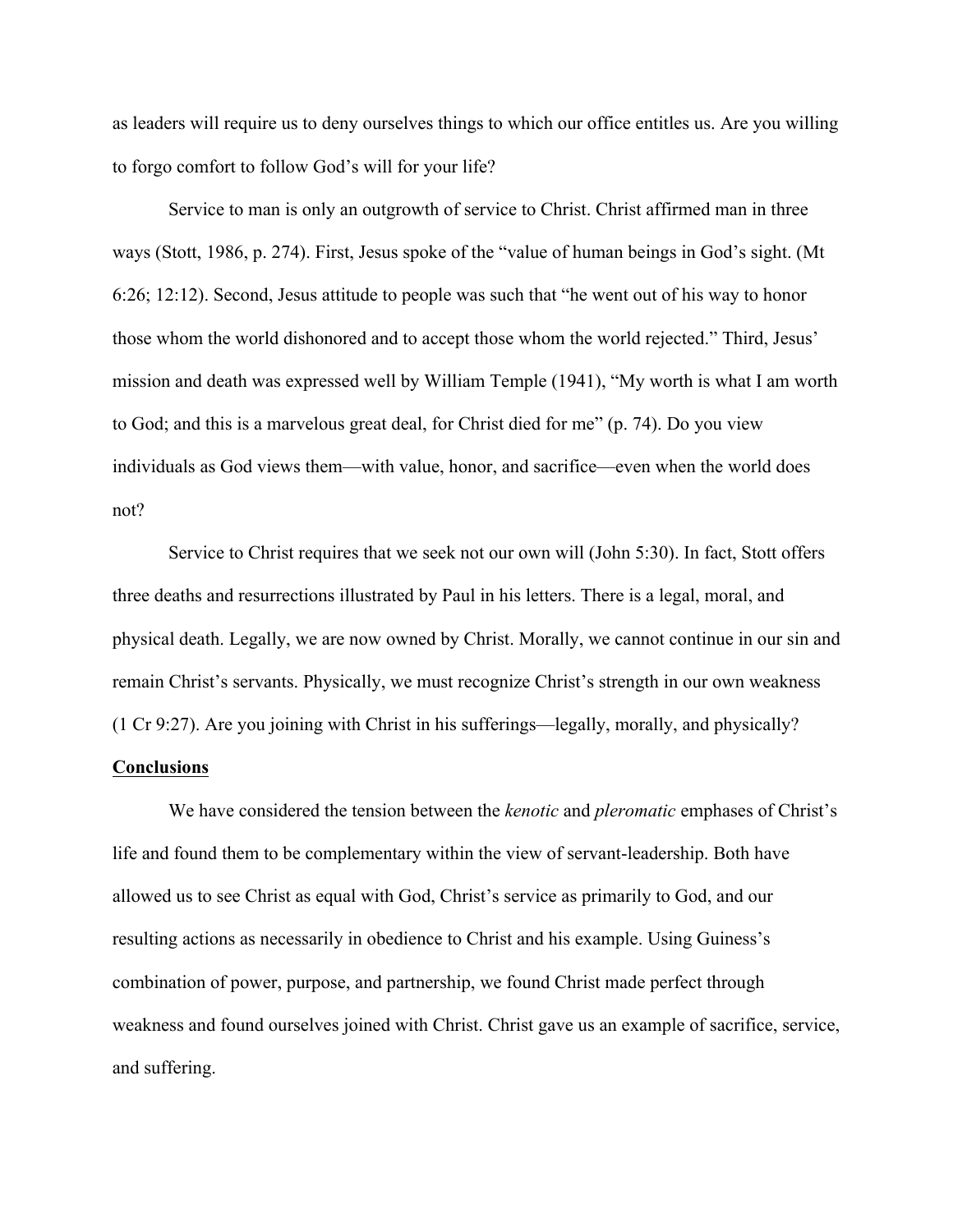As Christians, we live between the "already" and the "not yet." While we are presently joined with Christ, we are not yet glorified. Therefore, our lives must mirror that of Christ. We must sacrifice our lives to God and live according to his direction, regardless of our comfort. We must serve individuals with value, honor and sacrifice that the world shuns. And we must daily join with Christ in his sufferings: keeping the sight of the cross in clear focus.

Stott says it well, "In theory we know very well the paradoxical principle that suffering is the path to glory, death the way to life, and weakness the secret of power. It was for Jesus, and it still is for his followers today." To join with Christ will in fact improve our minds and bodies, because they will be brought into subjection to Him. And He provides all we will ever need.